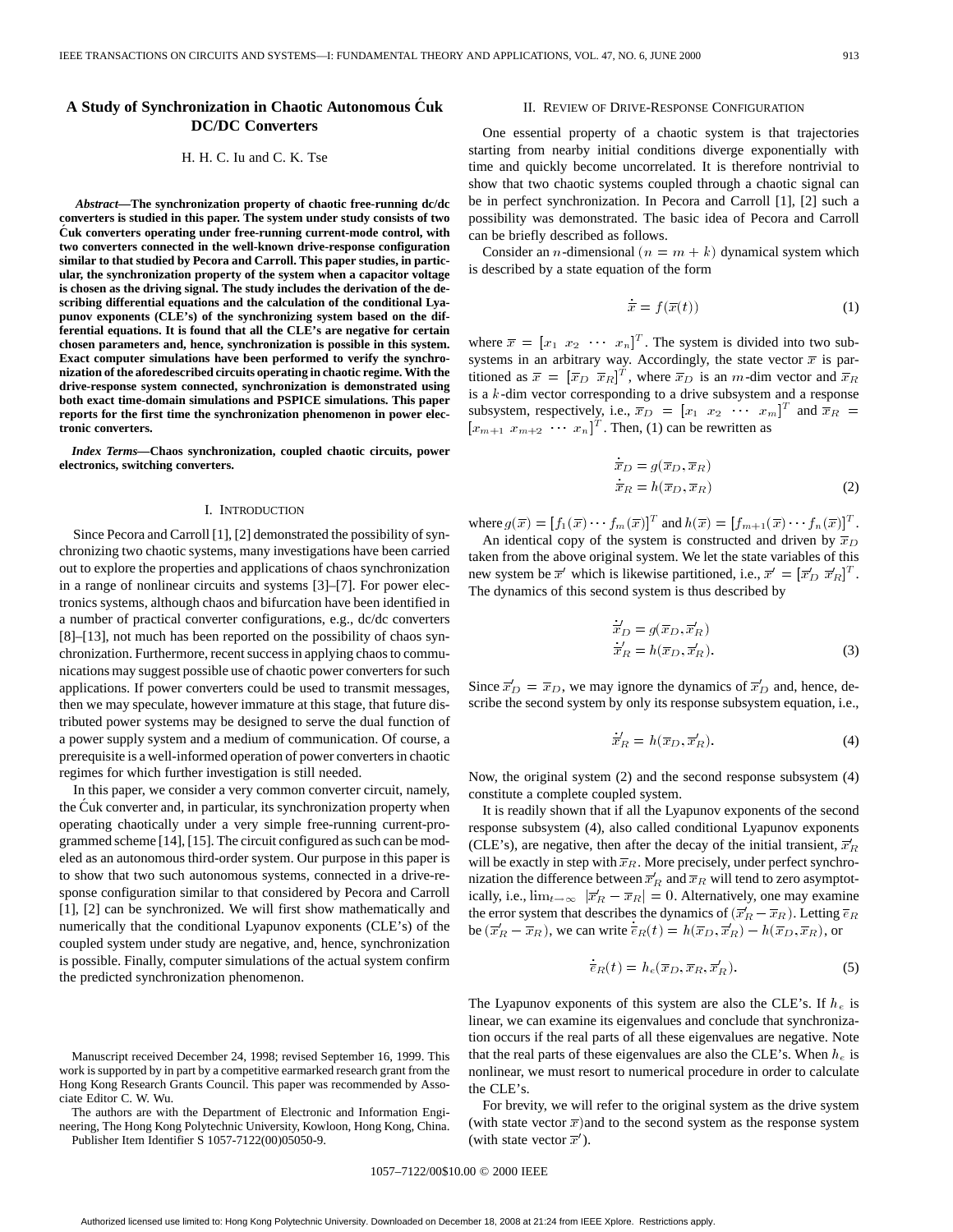

Fig. 1. Ćuk converter under hysteretic current-mode control.



Fig. 2. Hysteretic current-programming scheme.

## III. FREE-RUNNING CURRENT-PROGRAMMED ĆUK CONVERTER

#### *A. Piecewise Switched Model*

The free-running current-programmed Cuk converter under study is shown in Fig. 1 [14], [15]. The circuit operation can be described as follows. The sum of the inductance currents, i.e.,  $i_1 + i_2$ , is compared with a reference current  $i_{ref}$  in a hysteretic fashion. When  $i_1 + i_2$  rises above  $i_{ref} + (\Delta h/2)$ , where  $\Delta h$  is the width of a hysteretic band, the switch is turned off. When  $i_1+i_2$  falls below  $i_{\text{ref}} - (\Delta h/2)$ , the switch is turned on. The reference current  $i_{ref}$  is related to the output voltage  $v_1$  by a feedback equation  $i_{\text{ref}} = K - \mu v_1$  (6)

$$
i_{\text{ref}} = K - \mu v_1 \tag{6}
$$

where  $K$  and  $\mu$  are the control parameters. Fig. 2 illustrates this currentprogramming scheme.

The converter itself can be represented by the following set of statespace equations, where  $s = 1$  when the switch is closed, and  $s = 0$ when the switch is open

$$
\frac{di_1}{dt} = -\frac{(1-s)v_2}{L} + \frac{E}{L}
$$
\n
$$
\frac{di_2}{dt} = \frac{v_2s}{L} - \frac{v_1}{L}
$$
\n
$$
\frac{dv_1}{dt} = \frac{i_2}{C} - \frac{v_1}{CR}
$$
\n
$$
\frac{dv_2}{dt} = \frac{(1-s)i_1}{C} - \frac{i_2s}{C}.
$$
\n(7)

The above equations constitute an exact piecewise switched model for the Cuk converter, which will be used for computer simulations of the actual system to be reported in a later section.

## *B. State-Space Averaged Model*

The state-space averaging approach has been widely used for modeling dc/dc converters [16]. For the  $\tilde{C}$ uk converter, the state-space averaged model has the same form as  $(7)$ , with s replaced by the duty cycle  $\delta$  which is the fraction of the switching period for which the switch is closed. From (6), we see that the current-programming scheme essentially forces  $i_1 + i_2$  to be linearly related to  $v_2$  and if  $\Delta h$  is sufficiently small, we can write

$$
i_1 + i_2 = K - \mu v_1.
$$
 (8)

The closed-loop system is thus reduced to third order and the state-

space averaged model becomes  
\n
$$
\frac{di_2}{dt} = \frac{v_2 \delta}{L} - \frac{v_1}{L}
$$
\n
$$
\frac{dv_1}{dt} = \frac{i_2}{C} - \frac{v_1}{CR}
$$
\n
$$
\frac{dv_2}{dt} = \frac{(1 - \delta)(K - \mu v_1)}{C} - \frac{i_2}{C}
$$
\n(9)

where  $\delta$  is the duty cycle. From (8), we get  $d(i_1 + i_2)/dt = -\mu \, dv_1/dt$ . Substitution of the involving derivatives gives  $-\mu dv_1/dt$ . Substitution of the involving derivatives gives

$$
\delta = \frac{1}{2} - \frac{\frac{\mu L}{C} i_2 - \left(1 + \frac{\mu L}{CR}\right) v_1 + E}{2v_2} \tag{10}
$$

which must satisfy  $0 < \delta < 1$ . Finally, putting (10) into (9) results in the following set of autonomous state equations that describes the

dynamics of the free-running current-programmed Ćuk converter:  
\n
$$
\frac{di_2}{dt} = -\frac{\mu i_2}{2C} - \left(1 - \frac{\mu L}{CR}\right) \frac{v_1}{2L} + \frac{v_2}{2L} - \frac{E}{2L}
$$
\n
$$
\frac{dv_1}{dt} = \frac{i_2}{C} - \frac{v_1}{CR}
$$
\n
$$
\frac{dv_2}{dt} = -\frac{i_2}{C} + \left(\frac{K - \mu v_1}{2C}\right)
$$
\n
$$
\cdot \left(1 + \frac{\frac{\mu L}{C}i_2 - \left(1 + \frac{\mu L}{CR}\right)v_1 + E}{v_2}\right).
$$
\n(11)

*Remarks:* The above representation is valid only when there is no saturation of the duty cycle  $\delta$  of the converter, i.e.,  $0 < \delta < 1$ . However, in the real system saturation does occur, especially when it is operating in chaotic regime. Thus, when we use (11) to calculate the corresponding CLE's, we must take into account the saturation of the duty cycle  $\delta$ .

# *C. Dimensionless Equation*

Equation (11) can be put in a dimensionless form for the sake of simplicity. Define the dimensionless state variables as follows:

$$
x_1 = \frac{Ri_2}{E}, \quad x_2 = \frac{v_1}{E}, \quad x_3 = \frac{v_2}{E}.
$$
 (12)

Also define the dimensionless time and other parameters as follows:

$$
\tau = \frac{Rt}{2L}, \quad \xi = \frac{L/R}{CR}, \quad \kappa_1 = \mu R, \quad \kappa_0 = \frac{KR}{E}.
$$
 (13)

Direct substitution of these new dimensionless variables, time and parameters in the autonomous equation (11) gives the following dimensionless autonomous equations:

$$
\frac{dx_1}{d\tau} = -\xi \kappa_1 x_1 - (1 - \kappa_1 \xi) x_2 + x_3 - 1
$$
  
\n
$$
\frac{dx_2}{d\tau} = 2\xi (x_1 - x_2)
$$
  
\n
$$
\frac{dx_3}{d\tau} = -2\xi x_1 + \xi (\kappa_0 - \kappa_1 x_2)
$$
  
\n
$$
\cdot \left(1 + \frac{\kappa_1 \xi x_1 - (1 + \kappa_1 \xi) x_2 + 1}{x_3}\right).
$$
 (14)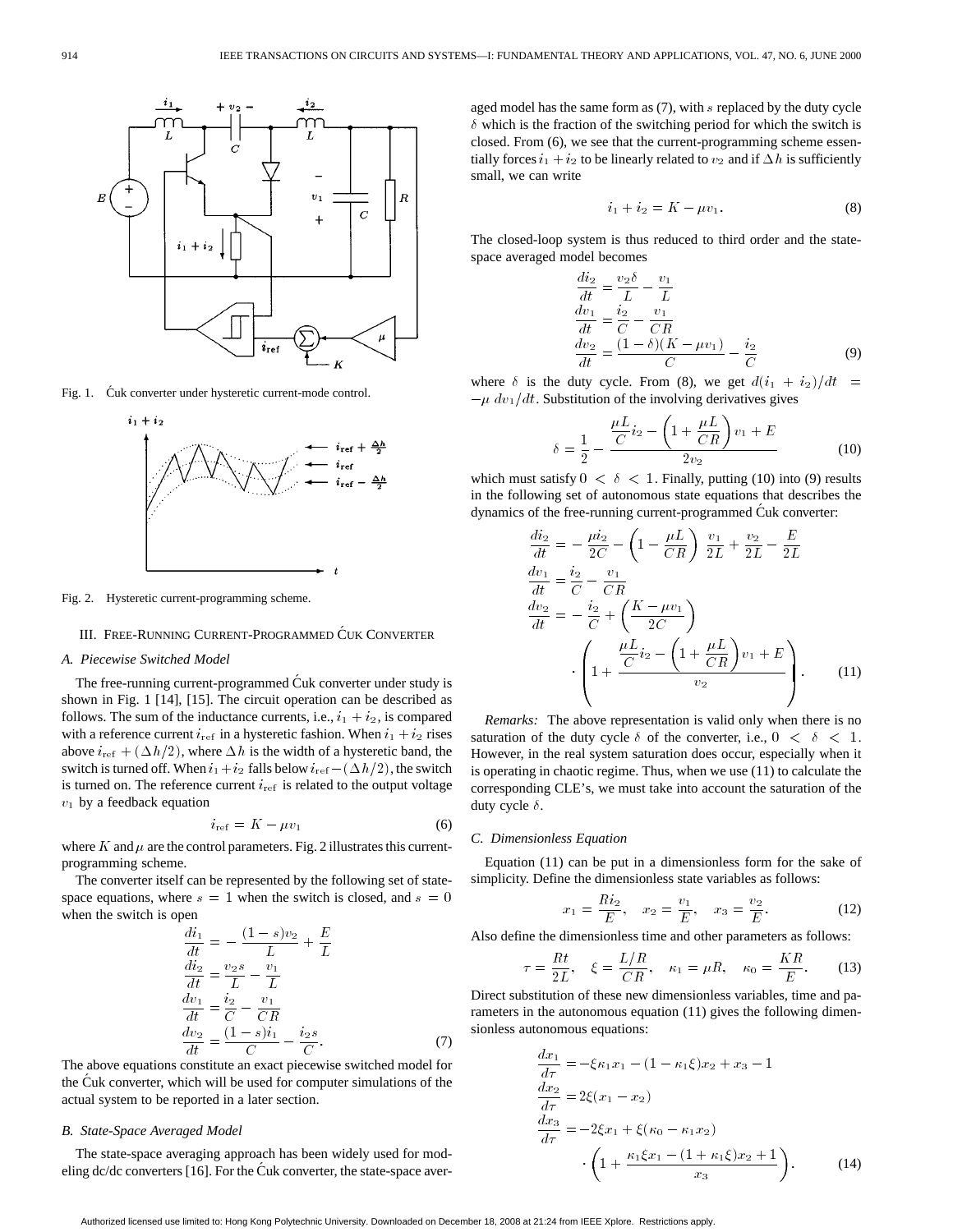



Fig. 3. Interaction of state variables in (a) isolated converter and (b) coupled converters in drive-response configuration.

In the next section, we will use this set of dimensionless equations to predict the synchronization property of chaotic Cuk converters under free-running current-mode control.

## IV. CHAOS SYNCHRONIZATION IN FREE-RUNNING CURRENT-PROGRAMMED ĆUK CONVERTERS

## *A. Construction of Drive-Response System*

We consider now two identical Cuk converters arranged in the driveresponse configuration described in Section II. Let  $x_1, x_2$  and  $x_3$  be the state variables of the drive converter, and  $x_{1r}$ ,  $x_{2r}$  and  $x_{3r}$  be those of the response converter. In particular, we use  $x_3$ , i.e., the dimensionless equivalence of capacitor voltage  $v_2$ , as the driving signal.

The fifth-order coupled system is thus completely described by the set of drive converter equations, i.e., (14), and the set of response converter equations which is

$$
\frac{dx_{r1}}{d\tau} = -\xi \kappa_1 x_{r1} - (1 - \kappa_1 \xi) x_{r2} + x_3 - 1
$$
  
\n
$$
\frac{dx_{r2}}{d\tau} = 2\xi (x_{r1} - x_{r2})
$$
\n(15)

where subscript  $r$  denotes the response system variables. Fig. 3(a) describes the interaction of the variables for the case of the isolated converter, and Fig. 3(b) describes that for the case of the two converters being connected in the drive-response configuration.

#### *B. Derivation of the Conditional Lyapunov Exponents*

As mentioned in Section II, synchronization may be examined in terms of the error system, i.e., (5). For the system under study, the error system is linear. Letting  $e_1 = x_1 - x_{r1}$  and  $e_2 = x_2 - x_{r2}$ , we can describe the error dynamics by

$$
\left[\begin{array}{c}\n\frac{de_1}{d\tau} \\
\frac{de_2}{d\tau}\n\end{array}\right] = \left[\begin{array}{cc}\n-\xi\kappa_1 & -(1-\kappa_1\xi) \\
2\xi & -2\xi\n\end{array}\right] \left[\begin{array}{c}\ne_1 \\
e_2\n\end{array}\right].
$$
\n(16)

For brevity, we let  $e = [e_1 \ e_2]^T$  and put (16) as

$$
\dot{e}(\tau) = Ae(\tau) \tag{17}
$$

TABLE I COMPARISON OF CLES FROM AVERAGED MODEL AND BY NUMERICAL CALCULATION INCORPORATING DUTY CYCLE SATURATION

| $\Re(\lambda_i)$ from (18) | $\Re(\lambda_i)$ from |
|----------------------------|-----------------------|
|                            | numerical calculation |
| $-0.125$                   | $-0.12$               |
| $-0.15$                    | $-0.13$               |
| $-0.175$                   | $-0.15$               |
| $-0.20$                    | $-0.17$               |
|                            |                       |





Fig. 4. Chaotic trajectory from exact time-domain simulation of (a) drive system and (b) response system.

where  $A$  can be extracted from (16). Our objective is to find the CLE's in order to determine if synchronization is possible. As mentioned in Section II, the real parts of the eigenvalues of the error system are in fact the CLE's we need to find. Let  $\lambda_1$  and  $\lambda_2$  be the eigenvalues of A. For this linear system, we can readily show that

$$
\lambda_{1,2} = -\frac{(2\xi + \kappa_1\xi) \pm \sqrt{(2\xi + \kappa_1\xi)^2 - 8\xi}}{2}.
$$
 (18)

Clearly, for  $(2\xi + \kappa_1 \xi)^2 \ge 8\xi$ , both eignevalues are negative. For  $(2\xi + \kappa_1 \xi)^2$  < 8 $\xi$ , moreover, the real part of both eigenvalues is negative for all positive values of  $\kappa_1$  and  $\xi$ , i.e.,

$$
\Re(\lambda_i) < 0 \quad \text{for all } \xi, \kappa_1 > 0. \tag{19}
$$

Thus, by choosing suitable values of  $\xi$ ,  $\kappa_1$  and  $\kappa_0$ , the drive system can be set to operate in the chaotic regime (characterized by one positive Lyapunov exponent) and the response system will also be driven to chaos when synchronization occurs.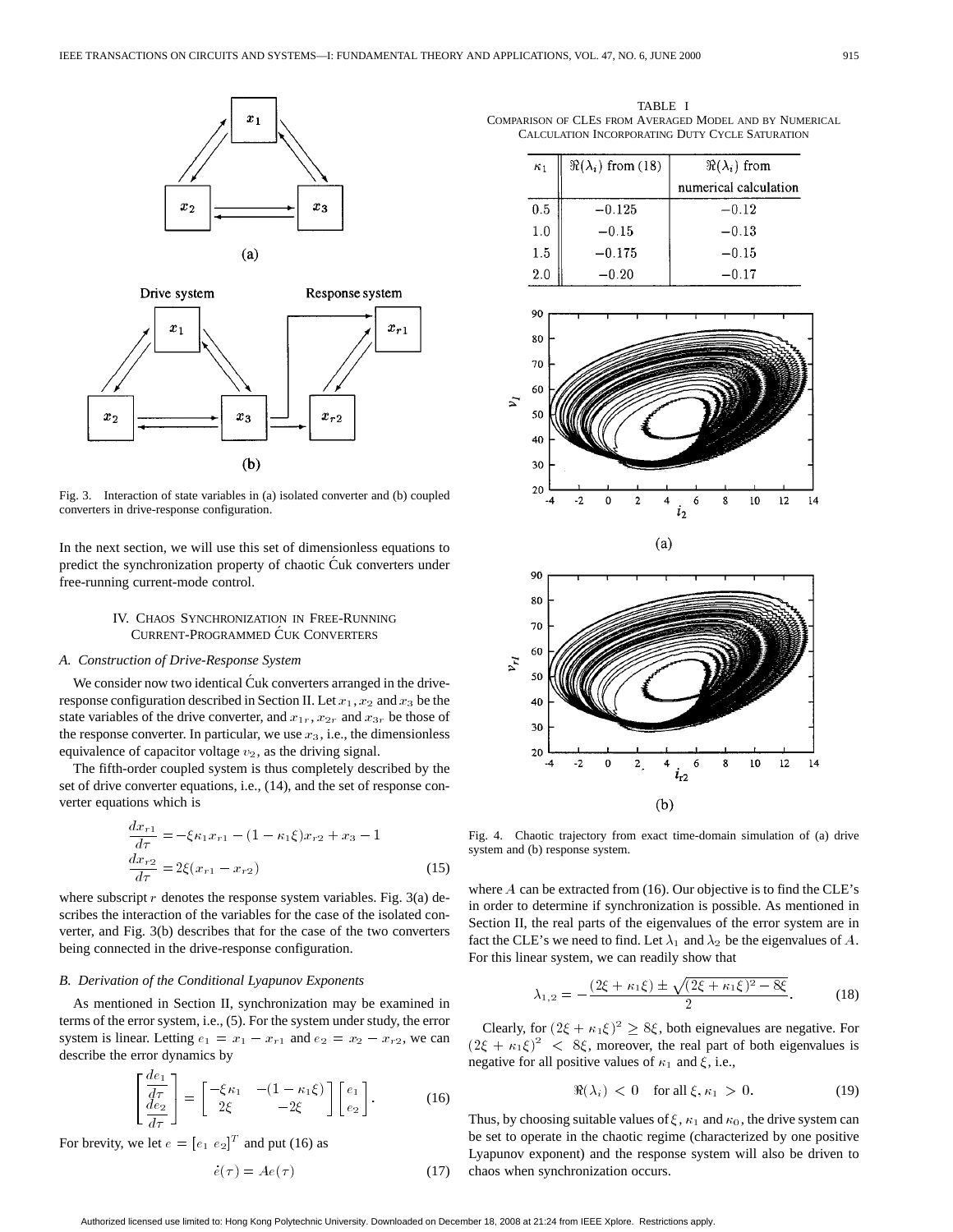

Fig. 5. Graphical representation of synchronization from exact time-domain simulation. (a)  $i_{r2}$  versus  $i_2$ . (b)  $v_{r1}$  versus  $v_1$ .

#### *C. Numerical Calculation of the Conditional Lyapunov Exponents*

In the foregoing subsection, we have predicted that chaos synchronization is possible in the autonomous  $\acute{C}$ uk converter. However, since the foregoing analysis is based on an averaged model of the converter which does not take into account the saturation of the duty cycle, the values of CLE's so obtained, i.e., those from (18), remain to be verified.

In this subsection, we will recalculate the CLE's numerically, taking into account the saturation effect. In other words, we will consider the realistic case in which the switch can remain in the ON (or OFF) state continuously, as a result of the action of the control scheme. Specifically, the describing equation for  $\delta = 1$  is<br>  $\frac{dx_1}{d\tau} = 2(x_3 - x_2)$ cally, the describing equation for  $\delta = 1$  is

$$
\frac{dx_1}{d\tau} = 2(x_3 - x_2)
$$
  
\n
$$
\frac{dx_2}{d\tau} = 2\xi(x_1 - x_2)
$$
  
\n
$$
\frac{dx_3}{d\tau} = -2\xi x_1
$$
\n(20)

and that for  $\delta = 0$  is

$$
\frac{d x_1}{d \tau} = -2\zeta x_1 \tag{20}
$$
\n0 is\n
$$
\frac{d x_1}{d \tau} = -2x_2
$$
\n
$$
\frac{d x_2}{d \tau} = 2\xi (x_1 - x_2)
$$
\n
$$
\frac{d x_3}{d \tau} = -2\xi x_1 + 2\xi (\kappa_0 - \kappa_1 x_2).
$$
\n(21)

Essentially we need to include two extra subroutines to generate the flow according to (20) and (21), when the calculated duty cycle exceeds one and falls below zero, respectively.



Fig. 6. Plots of (a)  $i_{r2}$  versus  $i_2$  and (b)  $v_{r1}$  versus  $v_1$  for the uncoupled converters.

Actual numerical calculation has been performed by using the IN-SITE software<sup>1</sup> [17], which employs a Gram–Schmidt orthonormalization procedure for calculating Lyapunov exponents. In particular, we fix  $\xi$  at 0.1 which corresponds to a realistic practical choice, and for a range of  $\kappa_1$  we have numerically calculated the corresponding CLE's using INSITE. The results are compared to those obtained from (18). As shown in Table I, the numerical CLE's are all negative and reasonably close to those obtained from (18). We may thus conclude that chaos synchronization is possible in the free-running current-programmed Cuk converter under study. Verification is yet to be sought using computer simulation of the actual converter circuits.

*Remarks:* Up to this point, validity of the averaged model has been assumed. However, as studied in [15], averaged models are only good up to the point of losing stability. Thus, as long as synchronization is maintained, the averaged model for the error system is still valid and, in this case, synchronization should be predicted by the averaged model. The converse is not true, however, and one cannot draw any definite conclusion if the averaged model predicts failure of synchronization.

#### V. COMPUTER SIMULATIONS

### *A. Exact Time-Domain Simulations for Piecewise Switched Model*

In this section, we present exact simulations of the system under study, which consists of two identical free-running current-programmed Cuk converters connected in the drive-response configuration, as described previously. Specifically, the drive system

1INSITE is a collection of software programs developed by T. S. Parker for studying chaotic systems. The particular software components used in this paper are LYEXP and TRAJ for generating Lyapunov exponents and trajectories.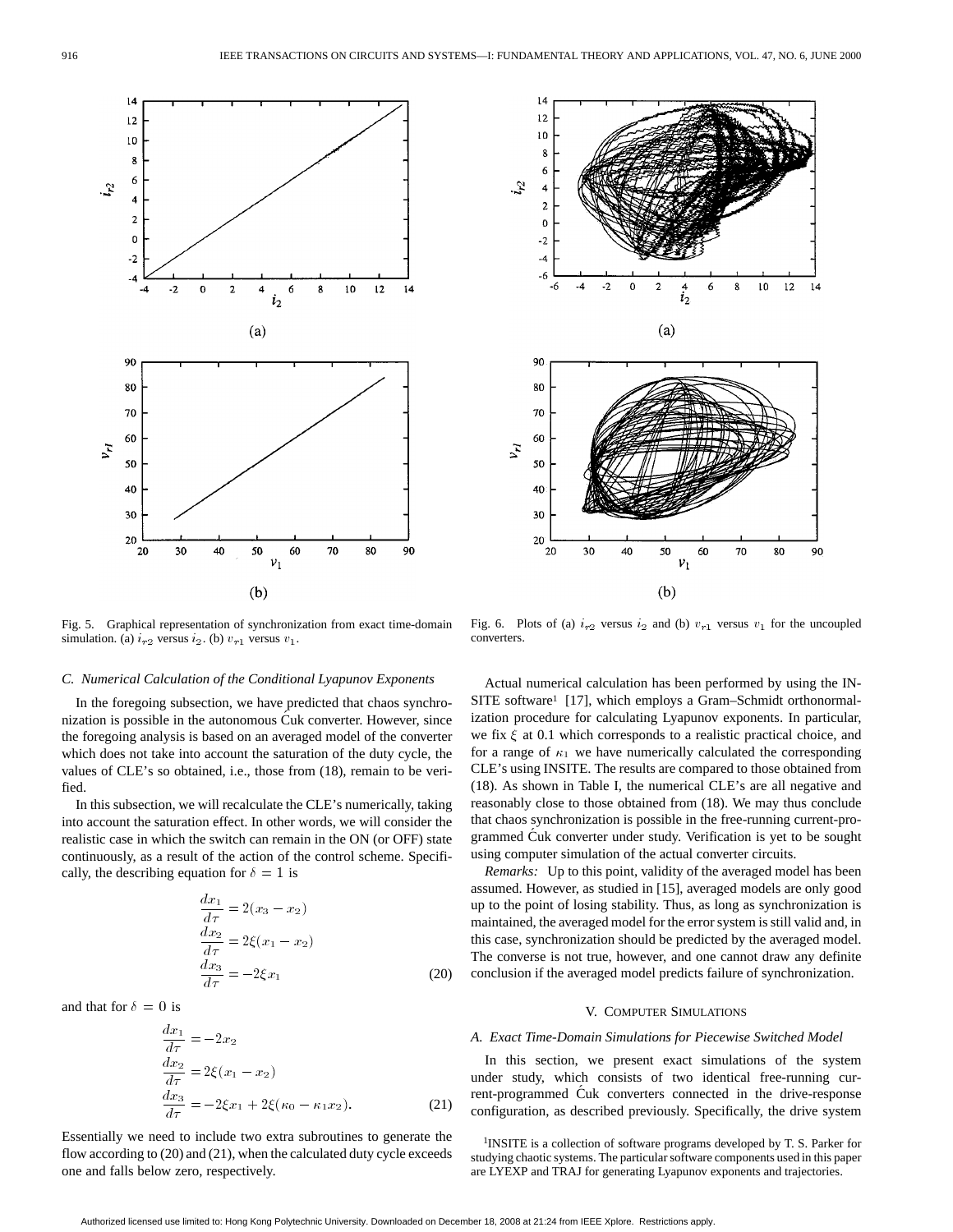



Fig. 7. Chaotic trajectory from PSPICE simulation of (a) drive system and (b) response system.

 $(b)$ 

 $-1(L14)$ 

is exactly the circuit shown in Fig. 1, and the response system is constructed with the middle capacitor (the one connecting the two inductors) replaced by a voltage-controlled voltage source which copies the value of  $v_2$  from the drive system.

Based on the piecewise switched model developed in Section III-A, we have simulated the cycle-by-cycle waveforms of the actual circuit, from which the phase portraits of the drive and response systems are obtained. The values of the parameters used are  $L = 0.01$  H,  $C = 1000$  $\mu$ F,  $R = 10 \Omega$ ,  $E = 12 V$ ,  $\Delta h = 0.5 A$ ,  $\mu = 0.2$ , and  $K = 40$ . These values correspond to  $\xi = 0.1$ ,  $\kappa_1 = 2.0$ , and  $\kappa_0 = 33.3$ .

For ease of reporting, we use  $i_1$ ,  $i_2$ ,  $v_1$ , and  $v_2$  to denote variables of the drive circuit, consistent with Fig. 1, and  $i_{1r}$ ,  $i_{2r}$ ,  $v_{1r}$ , and  $v_{2r}$  to denote those of the response circuit. The following results are presented.

- 1. Fig. 4 shows the chaotic trajectories of the drive system and the response system after discarding the points in the transient period.
- 2. Fig. 5 shows the curves of  $i_2$  versus  $i_{r2}$ , and of  $v_1$  versus  $v_{r1}$ , which verify that chaos synchronization is achieved.
- 3. For comparison, we have simulated the uncoupled system. The result is shown in Fig. 6.

## *B. PSPICE Simulations*

The above simulations have verified the possibility of chaos synchronization in the theoretical circuit consisting of ideal switches and zerodelay switching. For further verification, we consider real MOSFET switches and practical gate drivers, and use PSPICE to simulate the system. Moreover, a voltage-controlled voltage source is again used to establish the coupling connection. The parameters used here are iden-

TABLE II TOLERANCE LIMITS OF CIRCUIT PARAMETER MISMATCH

Fig. 8. Graphical representation of synchronization from PSPICE simulation.

| Component | Tolerance |
|-----------|-----------|
| L         | 3%        |
| C         | 3%        |
| R.        | 5%        |
| μ         | 10%       |

tical to those used in Section V-A. The results are shown in Figs. 7 and 8, which are in perfect agreement with those obtained in Section V-A.

#### *C. Effects of Parameter Mismatch*

(a)  $i_{r2}$  versus  $i_2$  and  $v_{r1}$  versus  $v_1$ .

So far, we have assumed identical parameter values for both the drive and response systems. In practice, parameter values in the two systems do vary, however small. It is therefore of interest to study of the effects of parameter mismatch on synchronization. This mismatch problem can be translated formally to the study of two slightly different systems [18]

$$
\dot{\overline{x}} = f(\overline{x}(t), \mathbf{p})\tag{22}
$$

$$
\dot{\overline{x}} = f(\overline{x}(t), \mathbf{p} + \delta \mathbf{p})
$$
 (23)

where **p** is a vector of parameters, and  $\delta$ **p** is a vector of the differences in the values of p between the two systems. If we denote the variables for the response part of the two systems by  $\overline{x}_R$  and  $\overline{x}'_R$ , similar to what has been discussed in Section II, then the condition for synchronization